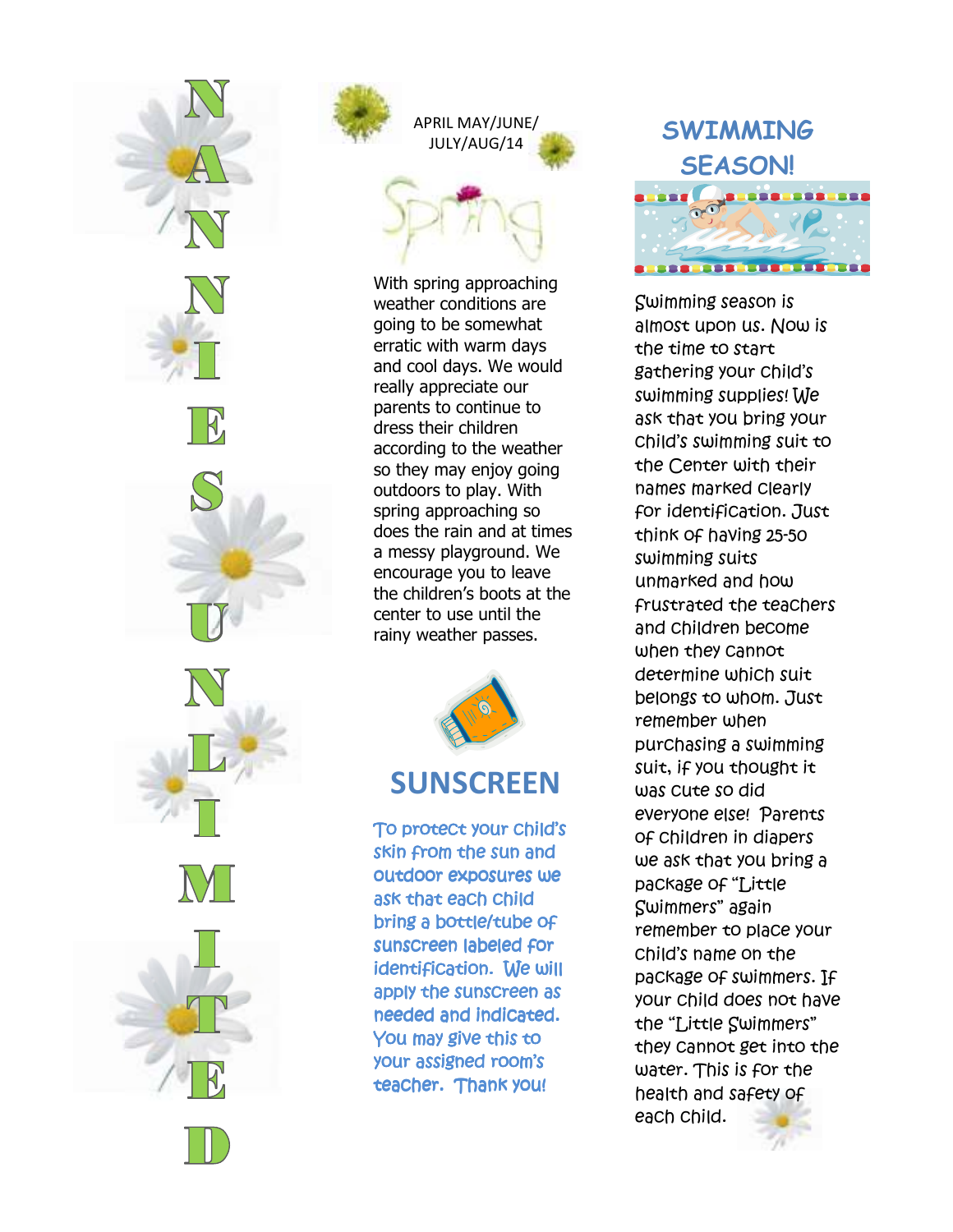

 We will not be using swimming pools this year. Even though our center uses chlorine/bleach in the pools there is an increased incidence of cross contamination. However, we will have sprinklers going so they will have plenty of water play.



# NO RUNNING IN THE BUILDING!

PARENTS, PLEASE REMIND YOUR CHILDREN NOT TO RUN INSIDE THE BUILDING! WE HAVE NOTICED AN INCREASED NUMBER OF CHIDLREN RUNNING INTO THE BUILDING AND INTO THEIR ROOM BEFORE THE PARENTS CN GET INOT THE BUILDING. THROUGHOUT THE DAY OUR TEACHERS REMIND THE CHILDREN THEY ARE TO RUN OUTDOORS NOT INSIDE. WALK! WALK!

OTHERWISE CHILDREN AND OTHERS ARE GOING TO GET HURT!

THANK YOU!



The Nannies Unlimited Child Center & Preschool's policy and procedure during a tornado warning: Children located in the Nursery, Toddler, Two, and four year olds will go to the Three Year Old room located in the lower level of the south building. The children will crouch down on the floor, placing their heads between their knees while covering their heads with their hands. The Nannies have monthly tornado drills to familiarize the children with these procedures. The Center also has weather radios that receive their information from the National Weather

Service. The weather radios automatically alert the staff when a watch or warning is issued. The Nannies Unlimited realizes that your child's safety is of your up most concern. However, the Center requests that parents refrain from telephoning the Center during a tornado warning. This will enable the staff to focus on the children's safety and security without distractions. If there is a concern you need to be notified of, the staff will contact you immediately.



**Summer is also rapidly approaching and will be here before you know it! The Nannies are planning a fun and exciting summer in the sun! We would like to ask our parents to help us out with these**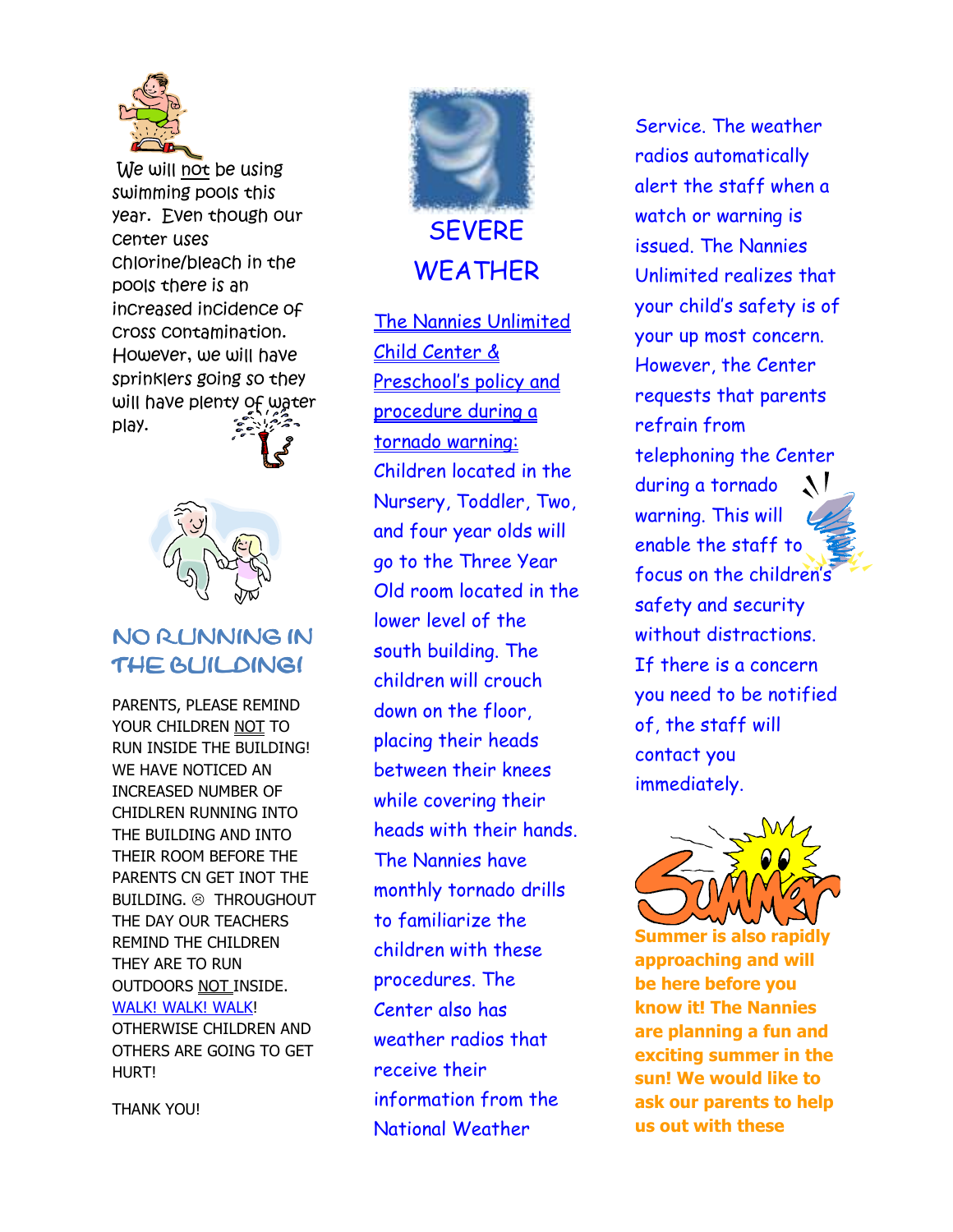**summer plans. We have many field trips scheduled along with different arts and crafts planned. It would be very helpful if you read all correspondence that we have posted either on your child's cubby/door or at the main entrance. We do not want any child to miss out on the fun. However, due to staffing needs and the need to make certain reservations in advance, it is imperative that you read all instructions, follow those guidelines and sign your child up as soon as possible. For children ages three years of age and older, we will be using the Center's vans. Each van has been equipped with the appropriate safety standards. If you have concerns about this and you would rather your child NOT attend the out of Center field trips, this is also your option. Parents of children under the age of three will NOT attend out of Center field trips.**



### **PRESCHOOL FIREFLIES GRADUATION!**

It has been another exciting year! Just to be a part of your child's growth and development in preparation for kindergarten has been very rewarding. We appreciate the support and trust each parent has given The Nannies Unlimited Child Center and Preschool Inc., and allowing the teachers the opportunity to work with your child (ren) **Thank you**.

## **THE PRESCHOOL GRADUATION IS SCHEDULED FOR WEDNESDAY MAY 15, 2014 AT 4:00**

**PM.** Space is limited in the Firefly room where the ceremony is held, so we ask that you limit your guests to allow parents the first opportunity to see this special event.



**To those parents who have children in the Firefly room attending kindergarten in the Fall of 2014, rates will be adjusted the first week of school towards the end of August 2014. Tuition for children attending before and after school will be \$78.00/wk. Those children attending either before or after school, tuition will be \$58.00/wk. If your child is enrolled in our school program they will be eligible to attend, "no school days" due to any reason. The price for a child to attend an extra no school day will be \$35.00/day. However, their price will never exceed the weekly tuition rate for schoolers of \$115.00/wk. Further information will be sent to the parents for those who wish to participate in our school age program.**

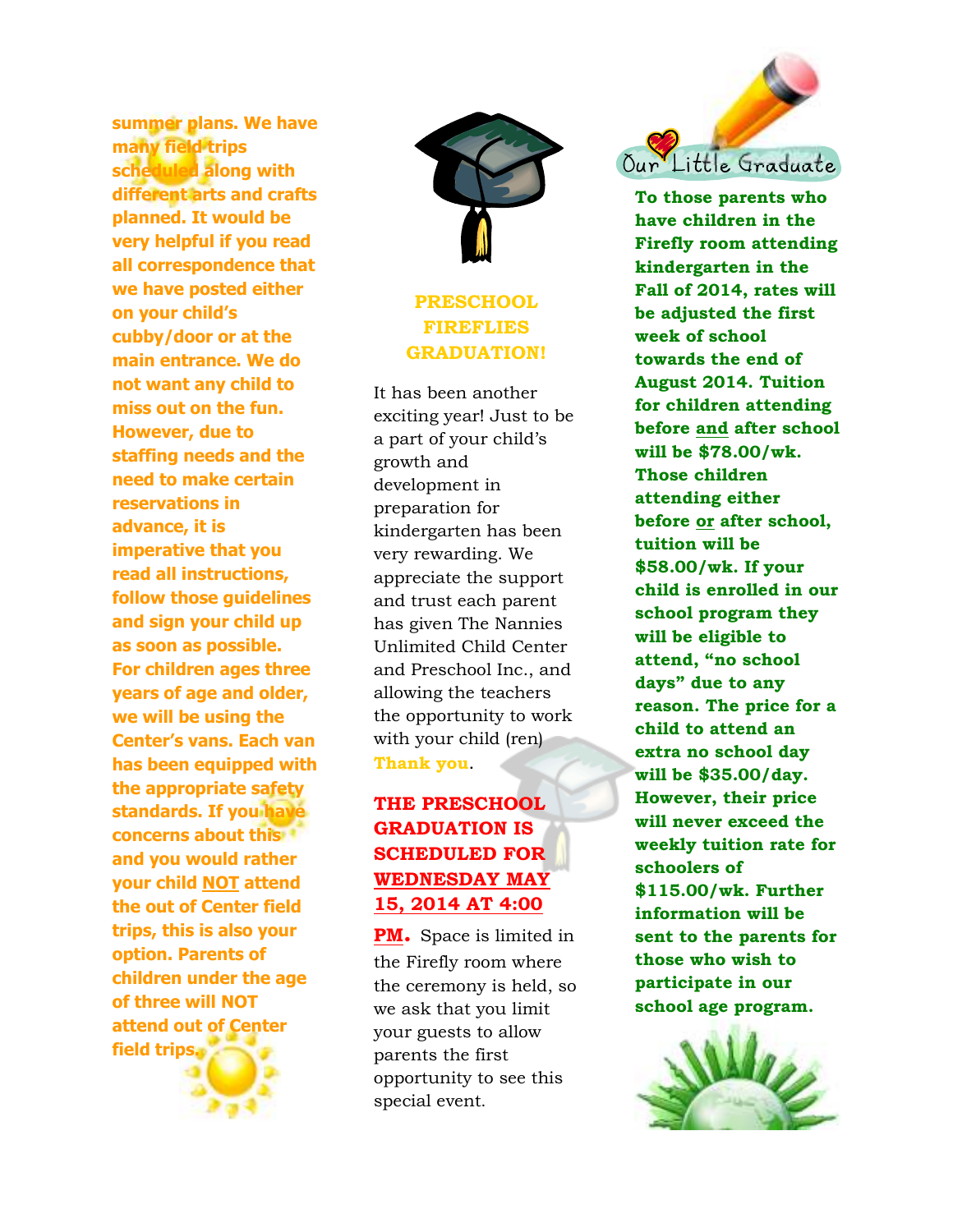

Outdoor play is an important part of our daily curriculum as weather permits. It is important for parents to provide the appropriate clothing and outerwear for the weather conditions (e.g. Jackets on cooler days etc…) Trees often shelter our playgrounds from the sun however we will apply sunscreen to the children when temperature/weather in the summer/spring warrant. During the winter months, the building provides some shelter from winds however; children will need hats, mittens and coats (at a minimum). The Nannies Unlimited Child Center and Preschool Inc. checks weather conditions routinely.

#### **Official Heat Index:**

The Nannies Unlimited Child Center and Preschool Inc. uses the following chart to determine outdoor play conditions. The center's administration frequently checks the heat index and plans accordingly. The teachers supervise the children's hydration and offer and encourage frequent fluid intake.

**Heat Index below 90 Degrees:** No restrictions.

**Heat Index 90 Degree:** ½ hour intervals outdoors.

**Heat Index above 90 Degrees**: 15 minute intervals outdoors under the trees/shaded areas. The staff and children may stay out longer with water play and appropriate sun screen reapplied at frequent intervals. When air pollutants are such to severely affect both children and adults, no outdoor play is permitted. (Again this will be determined by administration).

**General Policy:** 



**Teachers will plan at least 1 hour of outdoor play each day as weather permits**. Depriving children from outdoor playtime is detrimental to children's health especially in recent medical studies showing concerns about increased childhood obesity and excessive sedentary activities.

Our policy states that if a child is well enough to be at the Center then they are well enough to go outdoors.



#### **Entrance and Exits!**

When entering the parking lot area PLEASE enter through

the east entrance and exit from the west entrance. This will help keep the flow of traffic in one direction preventing a potential accident from occurring. Also, we ask that everyone please slow down and be aware of others in the parking lot. We want everyone to stay safe. There are times that children get away from their parents and dart in front of other vehicles.



Diapers and wipes are due the first Monday of every month! This has always been a good way for us to keep a supply